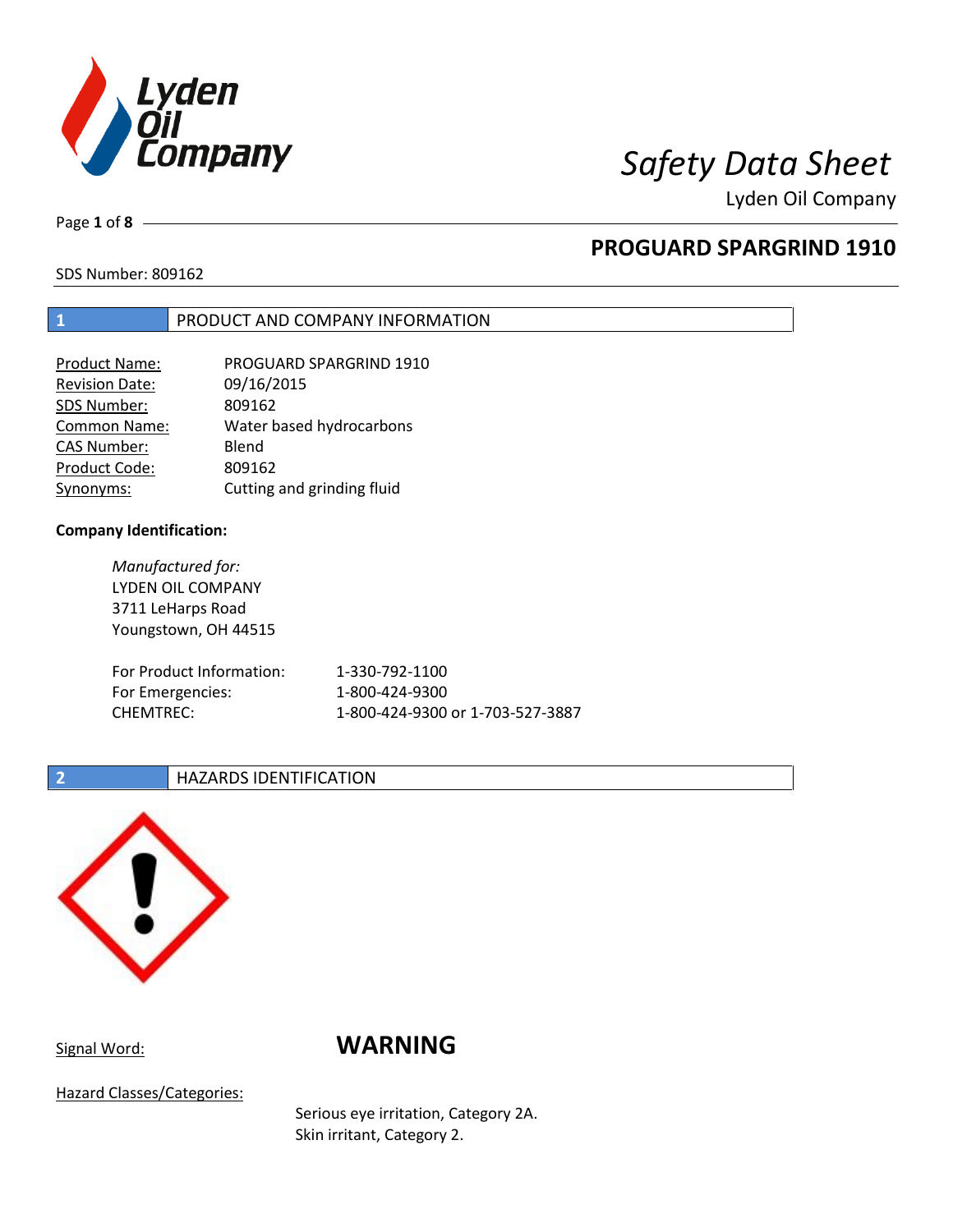

Lyden Oil Company

| Page 2 of 8                     |                                                                       |
|---------------------------------|-----------------------------------------------------------------------|
|                                 | <b>PROGUARD SPARGRIND 1910</b>                                        |
| <b>SDS Number: 809162</b>       |                                                                       |
|                                 |                                                                       |
| Hazard Statement(s):            | H319: Causes serious eye irritation.                                  |
|                                 | H315: Causes skin irritation.                                         |
|                                 |                                                                       |
| <b>Precaution Statement(s):</b> |                                                                       |
|                                 | P101: If medical advice is needed, have product container or label at |
|                                 | hand.                                                                 |
|                                 | P102: Keep out of reach of children.                                  |
|                                 | P103: Read label before use.                                          |
|                                 | P280: Wear protective gloves and eye protection.                      |
|                                 | P302+352: IF ON SKIN: Wash with plenty of soap and water.             |
|                                 | P332+313: If skin irritation occurs: Get medical advice/attention.    |
|                                 | P305+351+338: IF IN EYES: Rinse cautiously with water for several     |
|                                 | minutes. Remove contact lenses if present and easy to $do$ – continue |
|                                 | rinsing.                                                              |
|                                 | P337+313: If eye irritation persists get medical advice/attention.    |
|                                 | P362+364: Take off contaminated clothing and wash it before reuse.    |
| Other Hazard Statement(s):      |                                                                       |
|                                 | -NFPA Ratings:                                                        |
|                                 | Health = $1$                                                          |
|                                 | Fire $= 0$                                                            |
|                                 | Reactivity = $0$                                                      |
|                                 |                                                                       |

# **3** COMPOSITION / INFORMATION ON INGREDIENTS

### Ingredients:

# *Mixture of the substances listed below with nonhazardous additions.*

| <b>Chemical Name</b> | <b>CAS Number</b> | Percentage |
|----------------------|-------------------|------------|
| Triethanolamine      | $102 - 71 - 6$    | <20        |

*\*Any concentration shown as a range is to protect confidentiality or is due to batch variation.*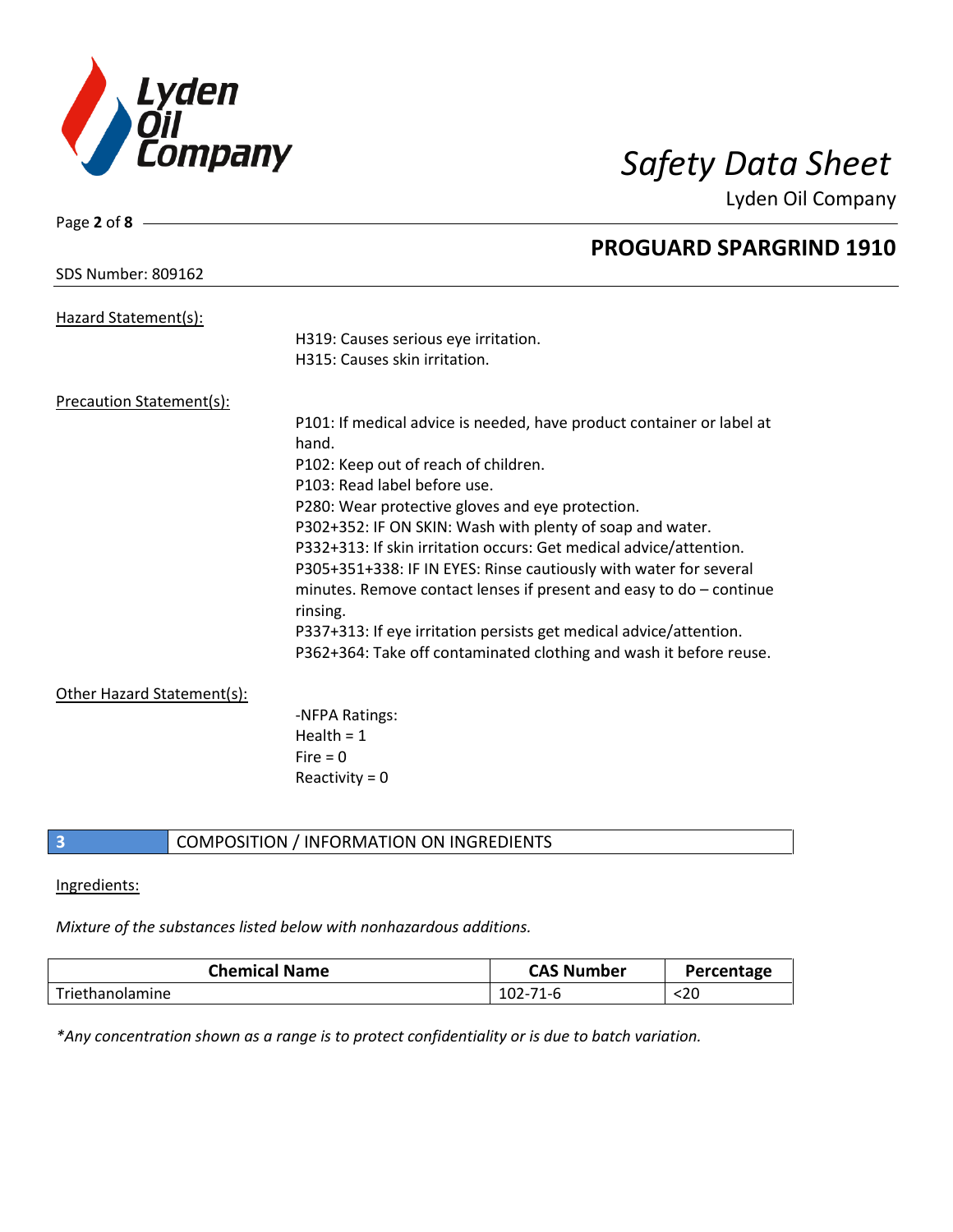

Lyden Oil Company

SDS Number: 809162

Page **3** of **8**

 $\overline{\phantom{a}}$ 

| $\overline{4}$              | <b>FIRST AID MEASURES</b>                                                                                                                                                                                                                                                                                  |
|-----------------------------|------------------------------------------------------------------------------------------------------------------------------------------------------------------------------------------------------------------------------------------------------------------------------------------------------------|
|                             | Description of First Aid Measures:                                                                                                                                                                                                                                                                         |
| Inhalation:                 |                                                                                                                                                                                                                                                                                                            |
|                             | Remove victim to fresh air and keep at rest in a position comfortable<br>for breathing. If the victim has difficulty breathing or tightness of the<br>chest, is dizzy, vomiting or unresponsive, give oxygen with rescue<br>breathing or CPR as required and transport to the nearest medical<br>facility. |
| <b>Skin Contact:</b>        |                                                                                                                                                                                                                                                                                                            |
|                             | Flush skin with water, wash with soap and water. Remove<br>contaminated clothing. Do not reuse clothing until cleaned. If material<br>is injected under the skin, transport to the nearest medical facility for<br>additional treatment.                                                                   |
| Eye Contact:                |                                                                                                                                                                                                                                                                                                            |
|                             | Rinse opened eye for several minutes under running water. If<br>symptoms persist, consult medical attention.                                                                                                                                                                                               |
| Ingestion:                  |                                                                                                                                                                                                                                                                                                            |
|                             | Rinse mouth with water. If symptoms develop, obtain medical<br>attention.                                                                                                                                                                                                                                  |
|                             | Symptoms and Effects, both acute and delayed:                                                                                                                                                                                                                                                              |
|                             | No further relevent data available.                                                                                                                                                                                                                                                                        |
| <b>Recommended Actions:</b> | Treat symptomatically. Call a doctor or poison<br>control center for guidance.                                                                                                                                                                                                                             |

# **5 FIRE FIGHTING MEASURES**

# Recommended Fire-Extinguishing Equipment:

Use dry powder, foam, or carbon dioxide fire extinguishers. Water may be ineffective in fighting an oil fire unless used by experienced fire fighters.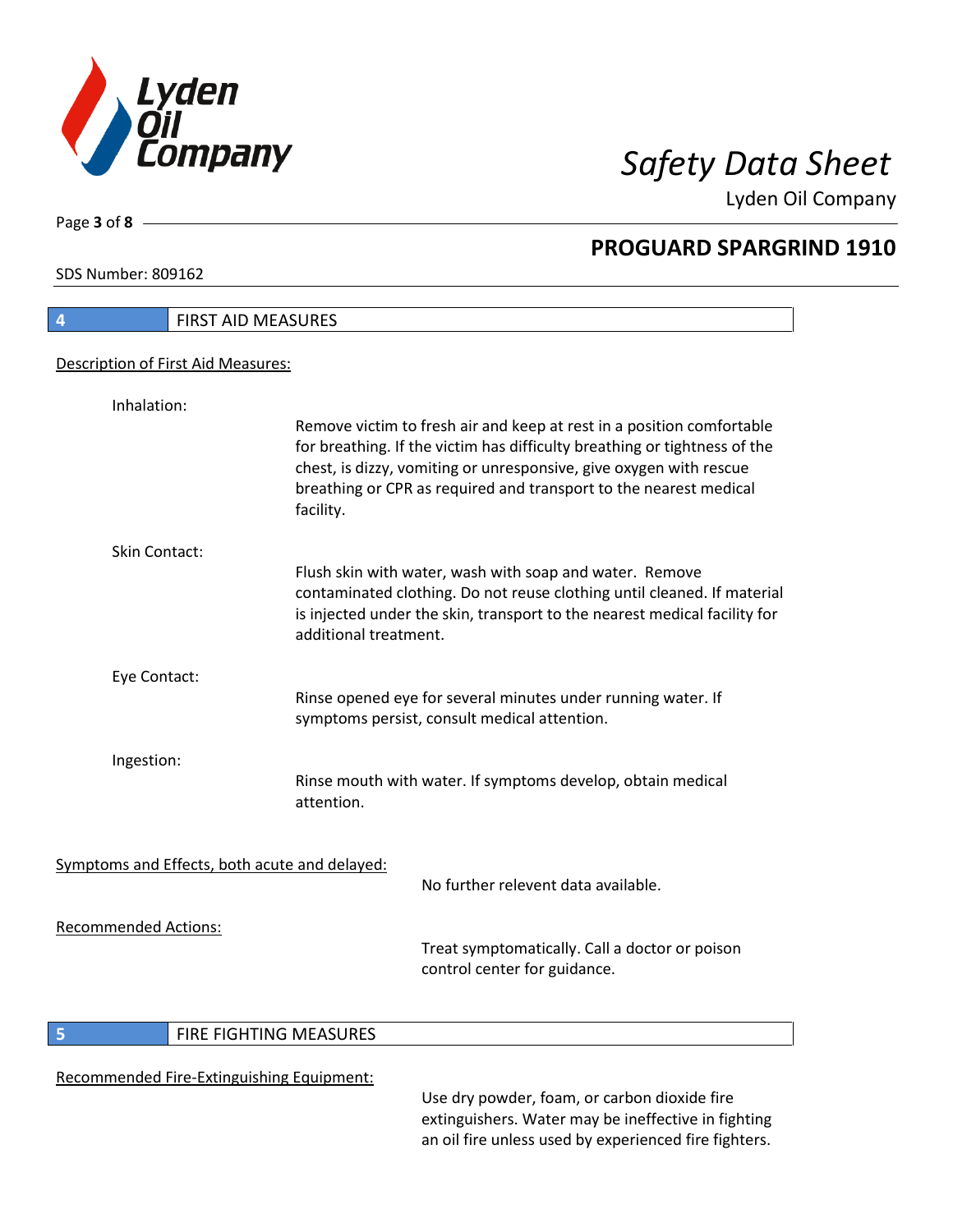

Page **4** of **8**

Lyden Oil Company

| <b>SDS Number: 809162</b>               | <b>PROGUARD SPARGRIND 1910</b>                                                                                                                                                                    |
|-----------------------------------------|---------------------------------------------------------------------------------------------------------------------------------------------------------------------------------------------------|
| Possible Hazards During a Fire:         | Hazardous combustion products may include: A<br>complex mixture of airborne solid and liquid<br>particulates and gases (smoke). Carbon monoxide.<br>Unidentified organic and inorganic compounds. |
| Recommendations to Firefighters:        | Proper protective equipment including breathing<br>apparatus.                                                                                                                                     |
| <b>ACCIDENTAL RELEASE MEASURES</b><br>6 |                                                                                                                                                                                                   |
| <b>Personal Precautions:</b>            | Avoid contact with skin, eyes, and clothing.<br>Keep away from sources of ignition.                                                                                                               |
| <b>Emergency Procedures:</b>            | Contain spilled material, collect in suitable and<br>properly labled containers.                                                                                                                  |
| <b>Environmental Precautions:</b>       | Do not allow to reach sewage system or any water<br>course.<br>Do not allow to enter ground waters.                                                                                               |
| Cleanup Procedures:                     | Pick up excess with inert absorbant material. Treat<br>contaminated absorbent same as spilled product.                                                                                            |
| <b>HANDLING AND STORAGE</b>             |                                                                                                                                                                                                   |

Handling Precautions:

Handle with care and avoid spillage on the floor. Do not cut, weld, drill, grind, braze, or solder container.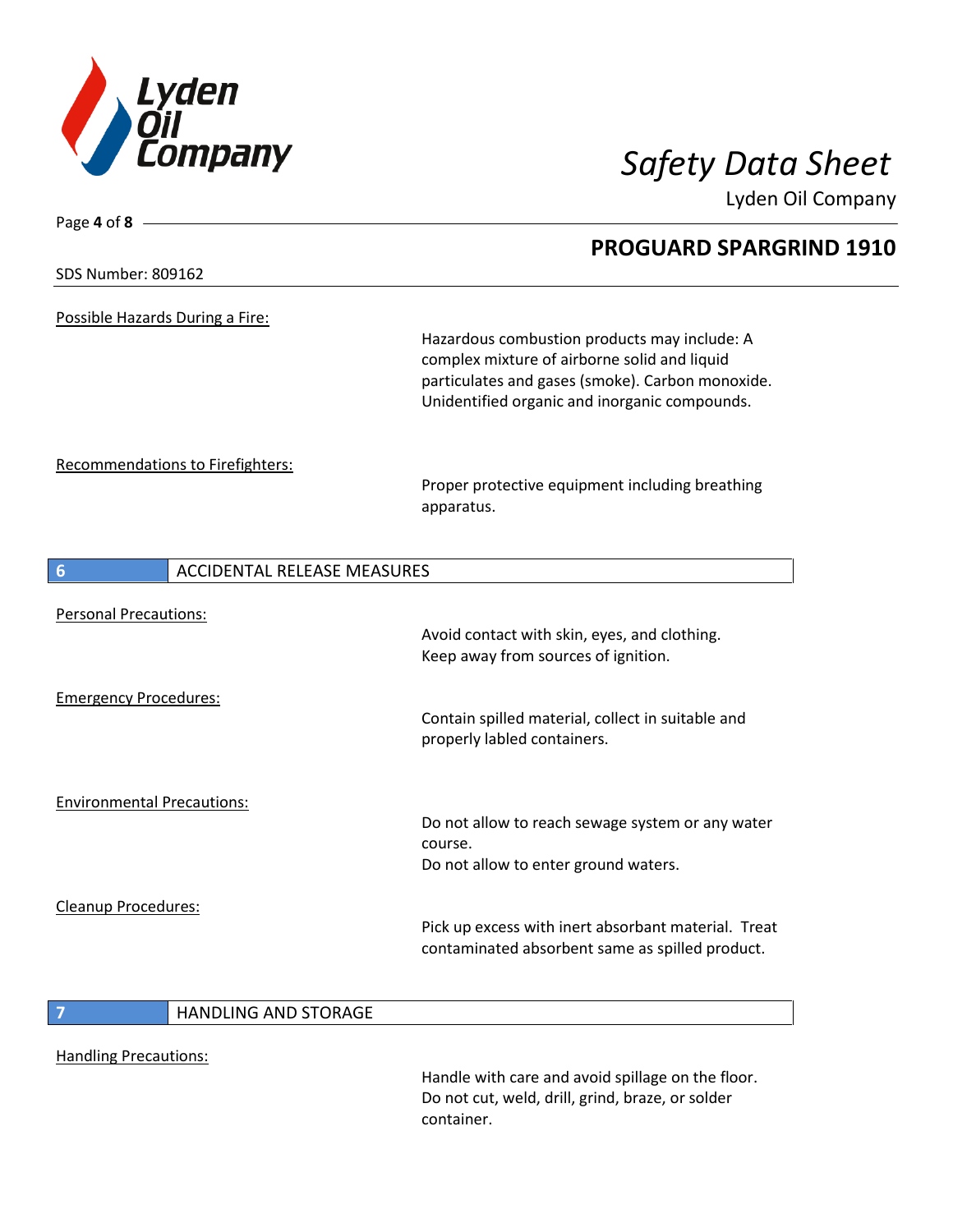

Lyden Oil Company

SDS Number: 809162

Page **5** of **8**

Storage Requirements:

Keep container tightly sealed. Keep away from sources of ignition.

### **8** EXPOSURE CONTROLS / PERSONAL PROTECTION

### Exposure Limits:

- 102-71-6 Triethanolamine (<22%):

ACGIH TWA - Long-term value: 5mg/m<sup>3</sup>

Engineering Controls:

All ventilation should be designed in accordance with OSHA standard (29 CFR 1910.94).

Personal Protective Equipment:

Wash hands before breaks and at the end of work. Use safety glasses and gloves.

### **9 PHYSICAL AND CHEMICAL PROPERTIES**

| Color:                        | Blue                         |
|-------------------------------|------------------------------|
| <b>Physical State:</b>        | Liquid                       |
| Odor:                         | Characteristic               |
| Odor Threshold:               | Data not available           |
| pH:                           | $9.35 \ @ 10\%$              |
| <b>Melting Point:</b>         | Data not available           |
| <b>Boiling Point:</b>         | $>212$ °F                    |
| <b>Boiling Range:</b>         | Data not available           |
| Flash Point:                  | Data not available           |
| <b>Evaporation Rate:</b>      | <1 (where Butyl Acetate - 1) |
| Flammability:                 | Data not available           |
| Flammability Limits:          | Data not available           |
| Vapor Pressure:               | Data not available           |
| Vapor Density:                | Data not available           |
| <b>Relative Density:</b>      | 1.0638 (where water = $1$ )  |
| Solubilities:                 | Completely soluble in water  |
| <b>Partition Coefficient:</b> | Data not available           |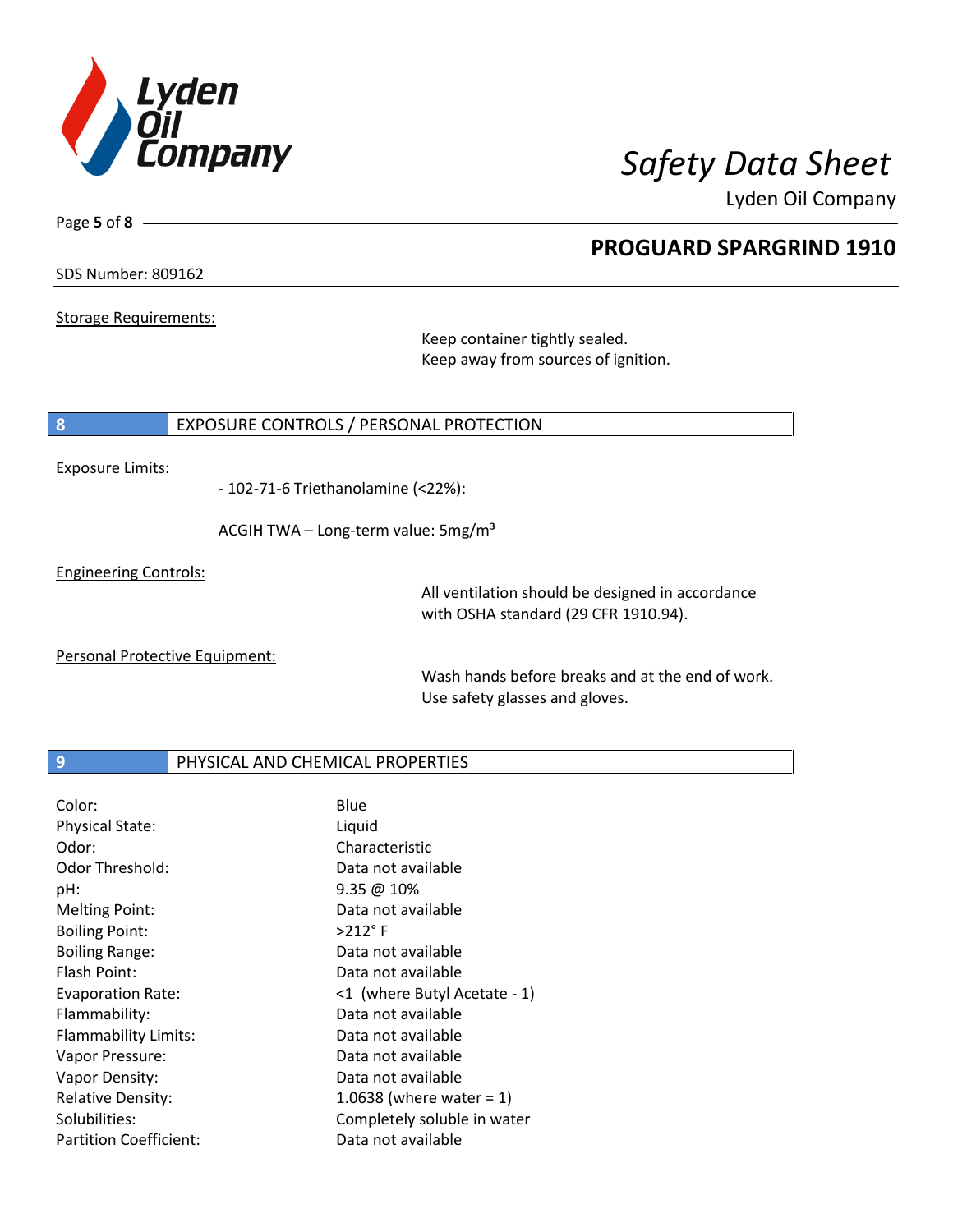

Lyden Oil Company

### SDS Number: 809162

Page **6** of **8**

Auto-Ignition Temperature: Data not available Decomposition Temperature: Data not available Viscosity: Viscosity: 2002 12:20 2012 12:20 2012 12:20 2012 12:20 2012 12:20 2012 12:20 2012 12:20 2012 12:20

| <b>10</b>                      | STABILITY AND REACTIVITY |                                                                    |
|--------------------------------|--------------------------|--------------------------------------------------------------------|
| Stability:                     |                          | Stable under normal conditions.                                    |
| Reactivity:                    |                          | Not reactive under normal conditions.                              |
| <b>Conditions to Avoid:</b>    |                          | Extreme temperature, sparks, open flame, and<br>direct sunlight.   |
| <b>Hazardous Reactions:</b>    |                          | No known hazardous reactions.                                      |
| <b>Incompatible Materials:</b> |                          | Strong oxidizers and strong reducing agents.                       |
| <b>Decomposition Products:</b> |                          | Oxides of carbon, nitrogen and hydrogen, and<br>hydrogen chloride. |

# **11** TOXICOLOGICAL INFORMATION

| Routes of Exposure: |                                                                                                                                                                       |
|---------------------|-----------------------------------------------------------------------------------------------------------------------------------------------------------------------|
|                     | Skin and eye contact are the primary routes of<br>exposure although exposure may occur following<br>accidental ingestion.                                             |
| Exposure Effects:   |                                                                                                                                                                       |
|                     | Repeated skin contact may cause dermatitis or an<br>oil acne. Exposure to eyes may cause redness.<br>Harmful if swallowed, may cause burns to mouth<br>and esophagus. |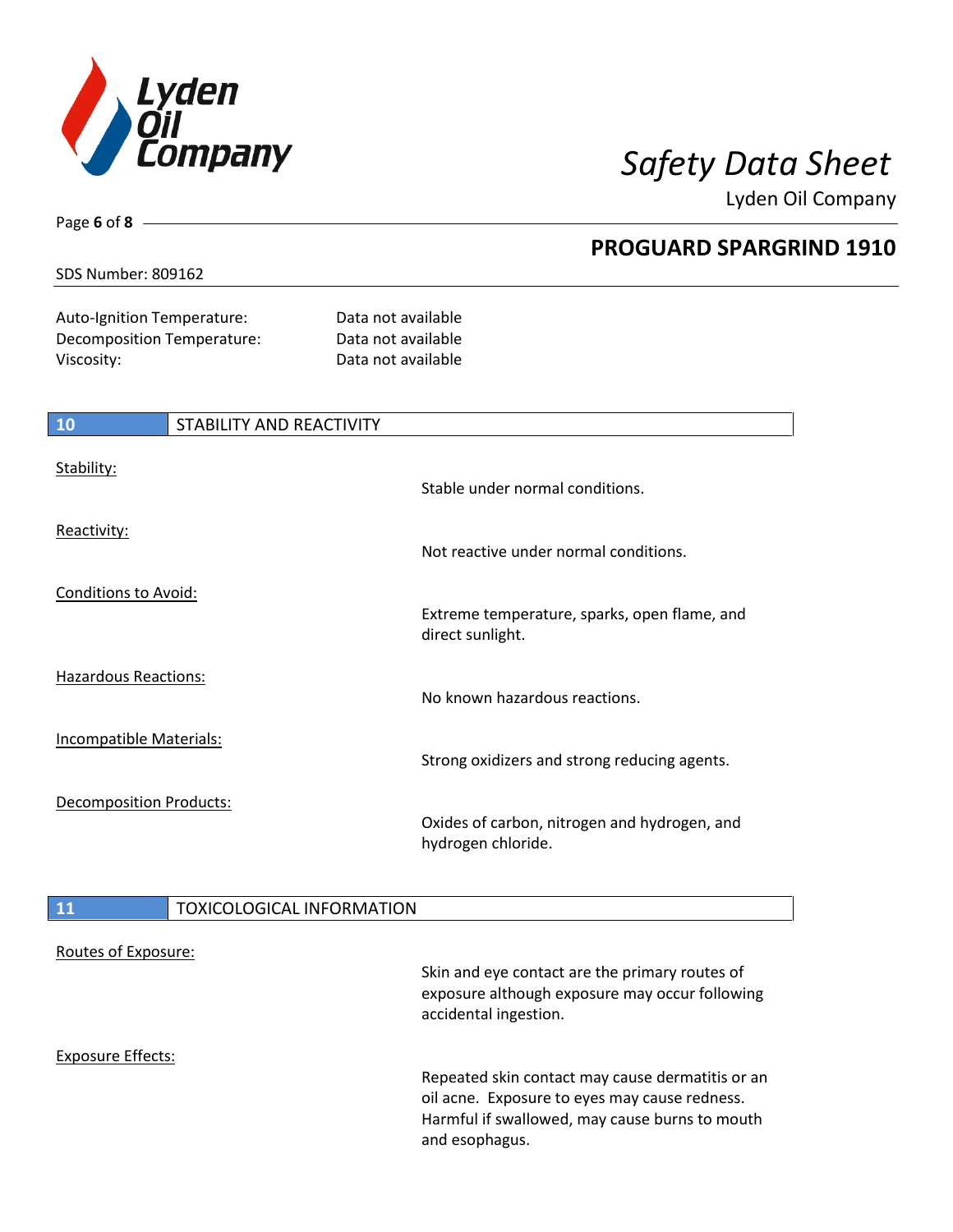

Lyden Oil Company

SDS Number: 809162

Page **7** of **8**

Measures of Toxicity:

No test data available.

Carcinogenic/Mutagenic Precautions:

Non-carcinogenic and not expected to be mutagentic.

# **12** ECOLOGICAL INFORMATION

Ecological Precautions:

Avoid exposing to the environment.

Ecological Effects:

No specific environmental or aquatic data available.

### **13** DISPOSAL CONSIDERATIONS

Disposal Methods:

Disposal Containers:

Use properly approved container for disposal.

Dispose of waste material in accordance with all

Special Precautions:

Do not flush to surface waters or drains.

local, state, and federal requirements.

### **14** TRANSPORT INFORMATION

| UN Number:                     | Data not available |
|--------------------------------|--------------------|
| <b>UN Shipping Name:</b>       | Detergents, Soaps  |
| <b>Transport Hazard Class:</b> | Data not available |
| Packing Group:                 | Data not available |

Environmental Hazards:

Data not available